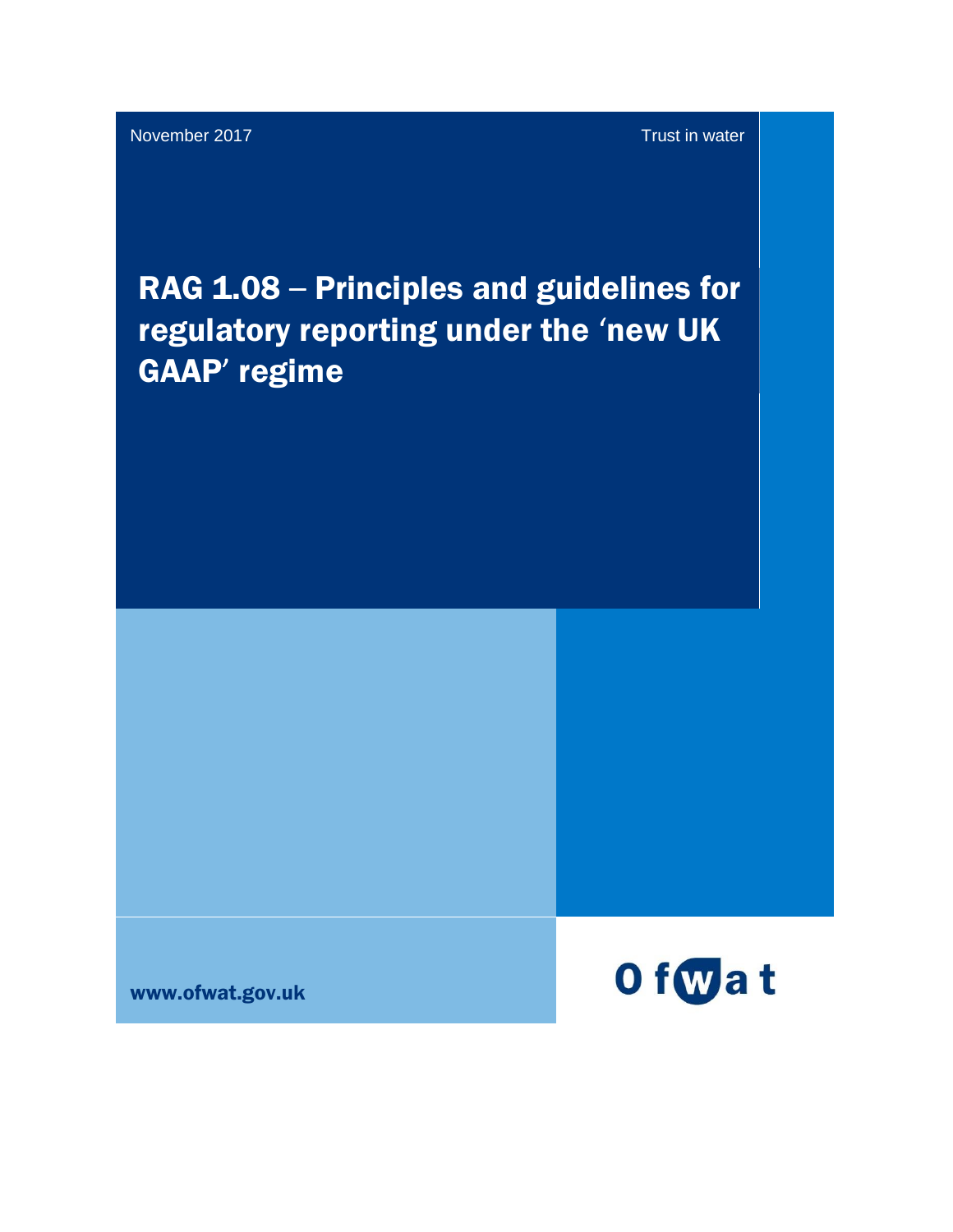## **Contents**

| 1. Introduction            |                                                          |    |
|----------------------------|----------------------------------------------------------|----|
| 2. Current cost accounting |                                                          |    |
|                            | Appendix 1: Wholesale current cost – example calculation | 11 |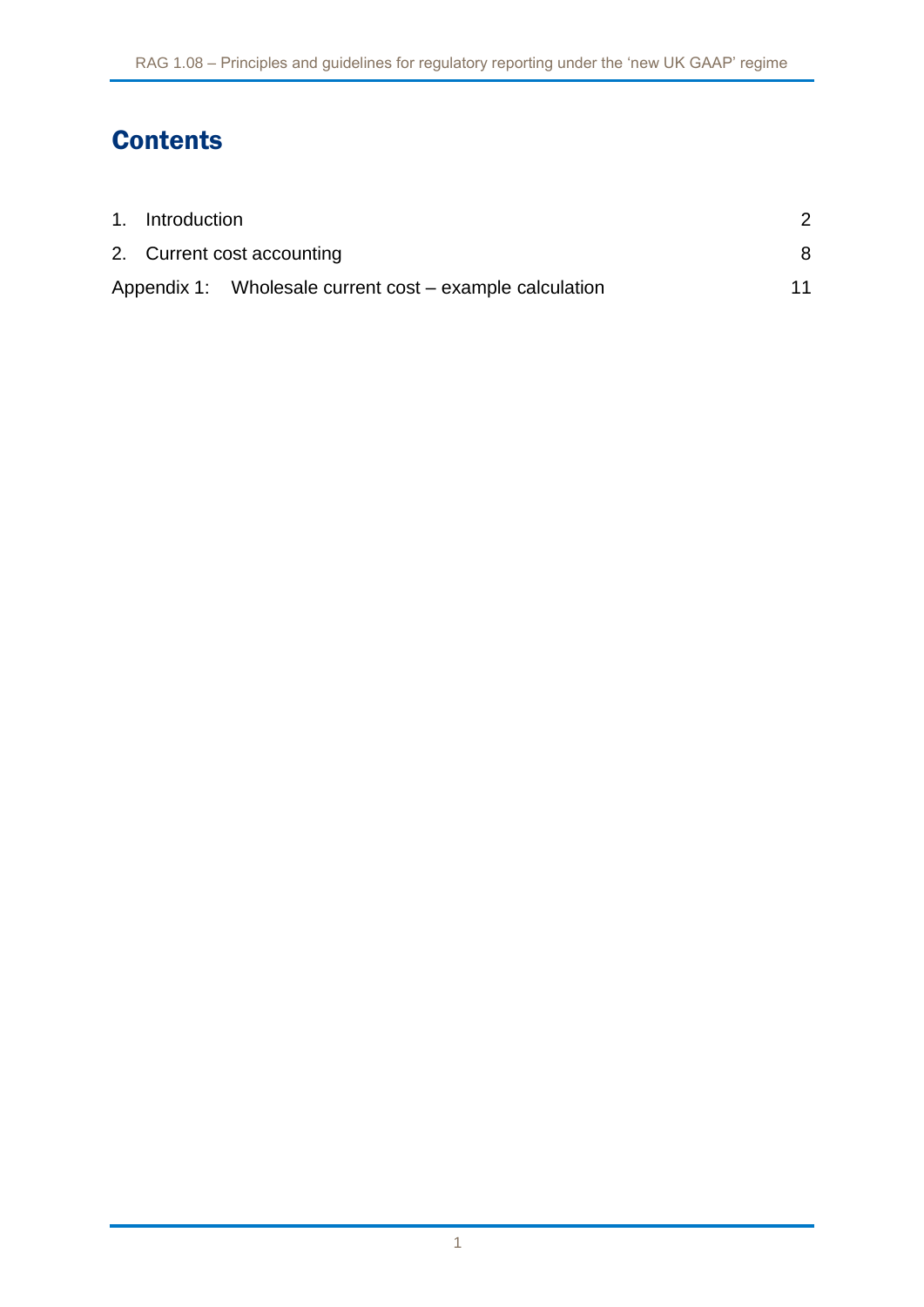### <span id="page-2-0"></span>1. Introduction

#### 1.1 Background

- 1.1.1 This version of the regulatory accounting guidelines has been developed to take into account changes to the UKGAAP reporting regime (which came into effect for the 2015-16 reporting year onwards) and to take into account the changes in the way we regulate companies as a result of the 2014 price review (PR14). It also has changes which are as a result of policy changes made in advance of the 2019 price review (PR19).
- 1.1.2 The regulatory accounting statements will now form part of a wider regulatory report, which companies will be required to submit annually. The report is split in to 4 sections;
	- 1. Regulatory financial reporting
	- 2. Price control and additional segmental reporting
	- 3. Performance summary
	- 4. Additional regulatory information
- 1.1.3 Statutory accounts on their own are insufficient to assess the performance of vertically integrated, price-controlled monopolies. This is particularly relevant in a water and wastewater sector with long-life assets. The regulatory accounting statements can be reconciled back to statutory accounts in section 1.
- 1.1.4 To present a clear, comparable picture of appointee financial performance to stakeholders, companies will be required to present a baseline level of financial information that is aligned to the way in which price controls (and associated regulatory performance commitments and incentives) are being set for the control period. This information will be in section 2 but derives from the statutory accounting disclosures in section 1. This allows stakeholders to be able to review performance on a consistent basis.
- 1.1.5 The regulatory accounting statements consist of historic cost and current cost accounting statements. This RAG defines treatment of particular items (for example; revenue and interest) where Ofwat requirements differ from those normally required under UKGAAP and Companies Act legislation.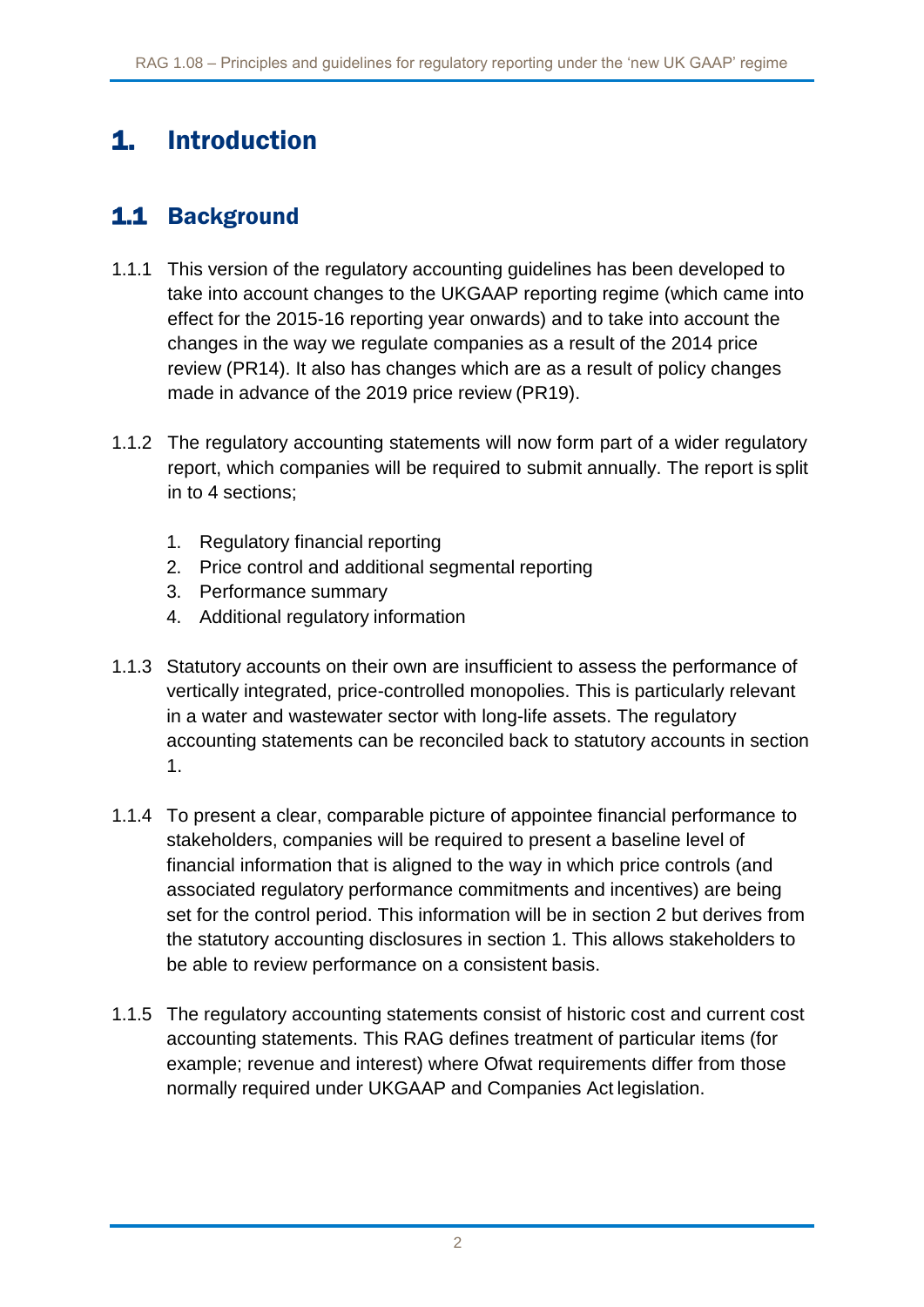#### 1.2 Licence authority

- 1.2.1 As part of the conditions in company licences, appointees are required to prepare current cost accounting (CCA) statements in addition to historical cost accounting statements in accordance with guidelines notified by the Water Services Regulation Authority (Ofwat).
- 1.2.2 These guidelines may:
	- specify the form and content of CCA statements;
	- require reconciliations between the CCA statements and the historical cost statements;
	- specify the accounting principles and the basis of calculation to be used in preparing CCA statements; and
	- specify the nature of the auditor's report required in respect of CCA statements.
- 1.2.3 More specifically these guidelines enable regulatory reporting to be more consistent with statutory accounts than has been the case previously. CCA accounting statements now form a much reduced role due to the evolution of the price setting methodology for 2015-20, but still provide important additional information to support effective regulation of the sector.

#### 1.3 Objectives

- 1.3.1 The general objective of Ofwat in issuing these revised guidelines is for companies to publish accounting statements which will be consistent with the economic framework in which they are regulated. More specifically, Ofwat is seeking to achieve the following objectives:
	- to provide a comparable measure of the real costs of supply, including the cost of capital, across companies;
	- to provide realistic measures of asset values and the trends in the returns earned on these assets; and
	- to promote transparency of costs.
- 1.3.2 At PR14, we set four separate binding price controls for the appointee business (three for water only companies);
	- wholesale water
	- wholesale wastewater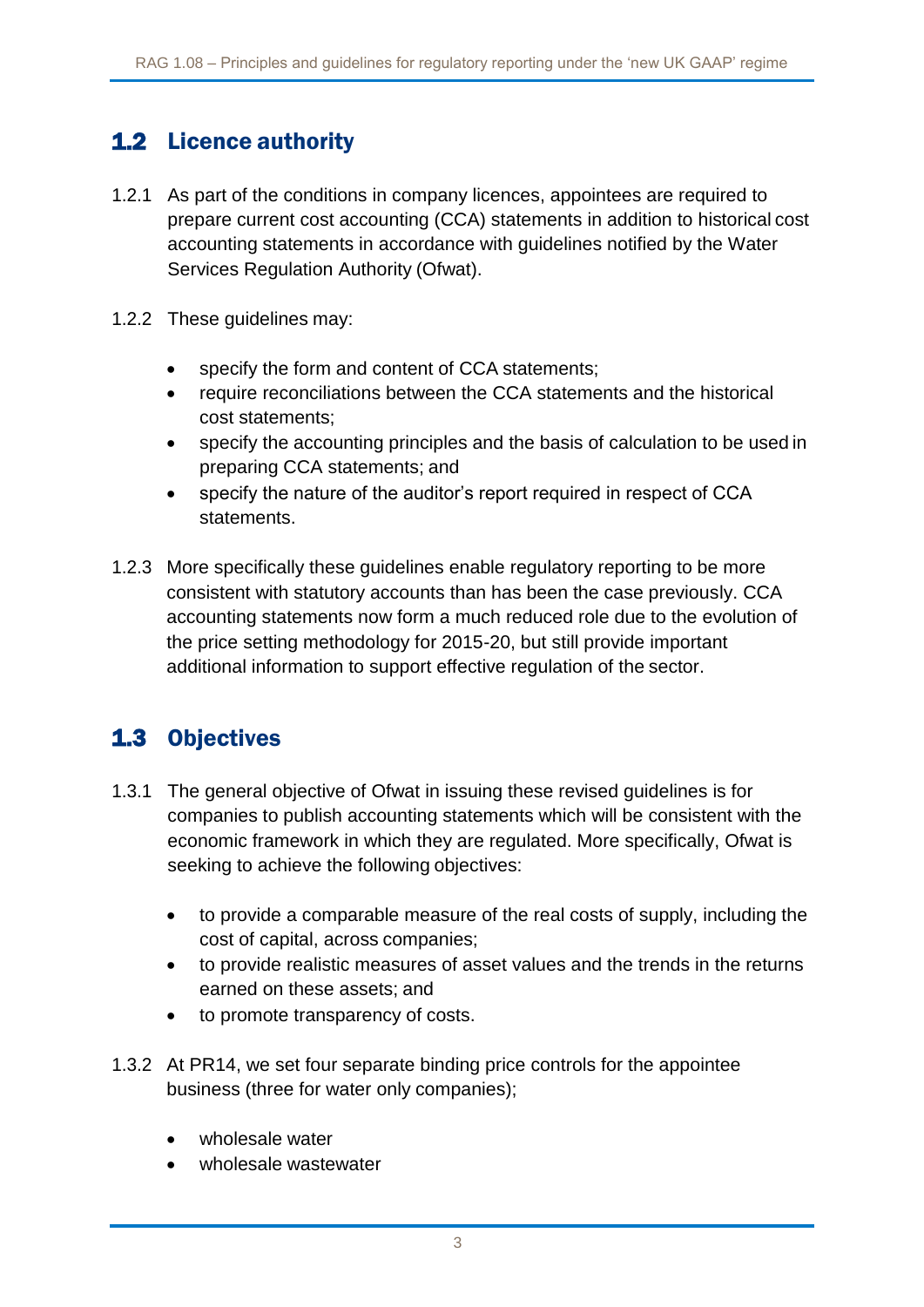- retail household
- retail non-household
- 1.3.3 This was done in order to target incentives and facilitate competition in specific parts of the value chain. So we now require companies to present financial information for each of the 4 price control units (3 for water only companies). This includes disaggregation of revenue and costs, to allow stakeholders to review companies' performance against final determinations.
- 1.3.4 For further guidance and clarification on the activities under each wholesale control, please see the 'Disaggregation of Wholesale activities – upstream services' definitions in RAG 4, section 2.
- 1.3.5 For further guidance on splitting costs of retail activities between household and non-household, please see RAG 2.
- 1.3.6 It is possible that price controls will be further disaggregated from the 2019 price review (PR19). As such, cost reporting for the segments within companies' wholesale businesses is needed to understand these costs and inform future regulation.

#### 1.4 Principal differences to statutory accounts

- 1.4.1 We regulate companies with a price control framework that requires financial information to be used and presented in a way that is sometimes different from the way information is reported in statutory accounts.
- 1.4.2 The year ended 31 March 2016 was the first time that all water companies will be reported under the 'new' UKGAAP for statutory reporting purposes (ie using IFRS, FRS101 or FRS102). FRS 102 is a 'new' UK GAAP with a number of similarities to, but also some subtle differences from, IFRS and FRS 101
- 1.4.3 Ofwat's aim is to minimise differences in reporting between regulatory and statutory accounts unless it is absolutely necessary for regulatory purposes.
- 1.4.4 For historic cost accounting statements, Ofwat requires deviations from UKGAAP in the following areas;
	- Revenue recognition
	- Capitalisation of interest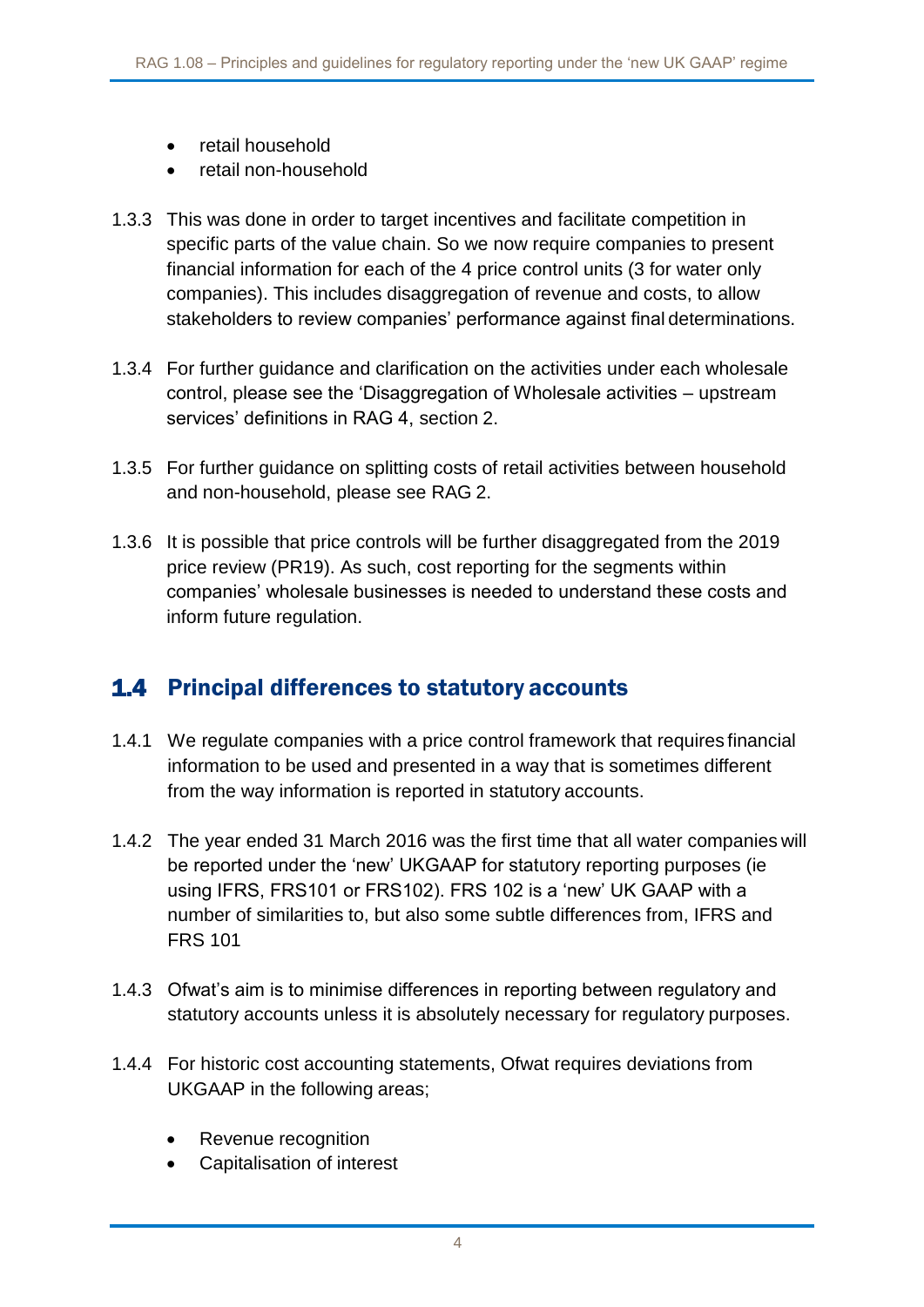- **Derivatives**
- Grants and contributions
- 1.4.5 Current cost accounts are only required to be used for an income statement in section 4. A current cost statement of financial position is not required.

#### 1.5 Revenue recognition

- 1.5.1 We first addressed the issue of revenue recognition in 'RD 05/08: Regulatory accounts for 2007-08: reporting requirements RAG 3.06'. We investigated incidents where companies had not complied with this policy in the 2008 regulatory accounts.
- 1.5.2 Our requirement is that companies should bill all properties where a service is being received unless confirmed as void, and should fully recognise the billed amounts in the reported turnover figures in the regulatory accounting statements. For clarity, this ensures that properties only fall into one of the following **two** categories for regulatory accounting statement purposes:
	- $\bullet$  billed and recorded in turnover; or
	- void properties.
- 1.5.3 Therefore companies should assume that for regulatory reporting purposes where an amount is billed it is probable that cash will be collected. For instance in IAS18 (or IFRS15 if adopting early), the requirement is that 'Revenue is recognised only when it is probable that the economic benefits associated with the transaction will flow to the entity'. So Ofwat requires a deviation from that requirement in that there is no judgement applied to the probability of collection, it should all be considered collectable.
- 1.5.4 This approach ensures the desired outcome for price setting purposes and will allow stakeholders to review companies' performance against final determinations for 2015-20. It will ensure that all bad debt costs are fully recorded in the retail cost data and turnover is recorded correctly for the purposes of revenue reporting.
- 1.5.5 Some companies receive revenue from customers via an agent, for example a WaSC may receive sewerage income from a WoC where the WoC raises a combined water and sewerage bill. In such circumstances, the recipient company should record both the billed amount (in turnover) and the full amounts of bad debt cost. Where a company is acting as an agent it should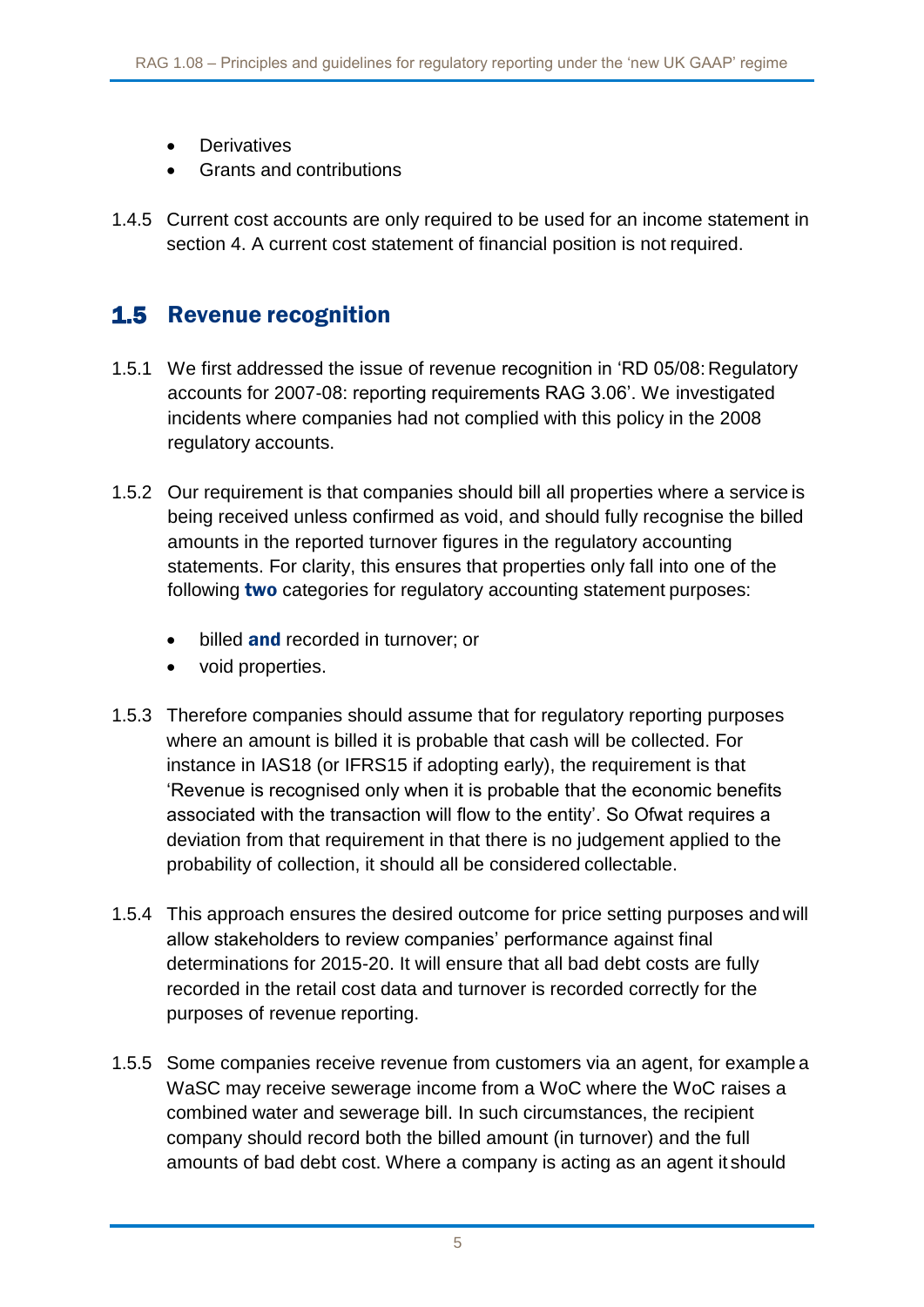not include billed amounts for other companies in its turnover and bad debt figures.

1.5.6 Commentary requirements for this area are set out in RAG 3.

#### 1.6 Capitalisation of interest

- 1.6.1 Our requirement is that companies should not capitalise interest. Therefore companies should disapply any requirement in accounting standards (such as IAS23) to capitalise interest incurred during the construction phase of an item of 'property, plant and equipment'. Companies reporting under FRS102 in the statutory accounts have an option to capitalise interest – if this option is exercised in the statutory accounts then it should be disapplied in the regulatory accounting statements.
- 1.6.2 In such circumstances, the income statement will record a greater amount of interest costs than the statutory accounts.

#### 1.7 Derivatives

1.7.1 Our requirement is that companies should disclose the fair value adjustments for financial instruments separately in the regulatory accounting statements so that the profit/loss before such adjustments can be seen clearly on the face of the income statement. This change is for the presentation of the regulatory accounting statements, rather than an adjustment which would affect the financial results.

#### 1.8 Grants and contributions

- 1.8.1 We recognise that UKGAAP allows different accounting treatment of grants and contributions received by companies. Some companies may recognise grant income directly to the income statement. We acknowledge this particular treatment in the column format in table 2E. When income is treated in this way, it should be shown under 'other income' in the annual performance report financial tables. Companies should use the adjustment column in table 1A to apply this treatment. Grants and contributions should not be shown as 'revenue' or 'other operating income' in the annual performance report.
- 1.8.2 Similarly where deferred income for these items is held as a liability on the balance sheet, then the amortisation of this liability should be recognised as 'other income'.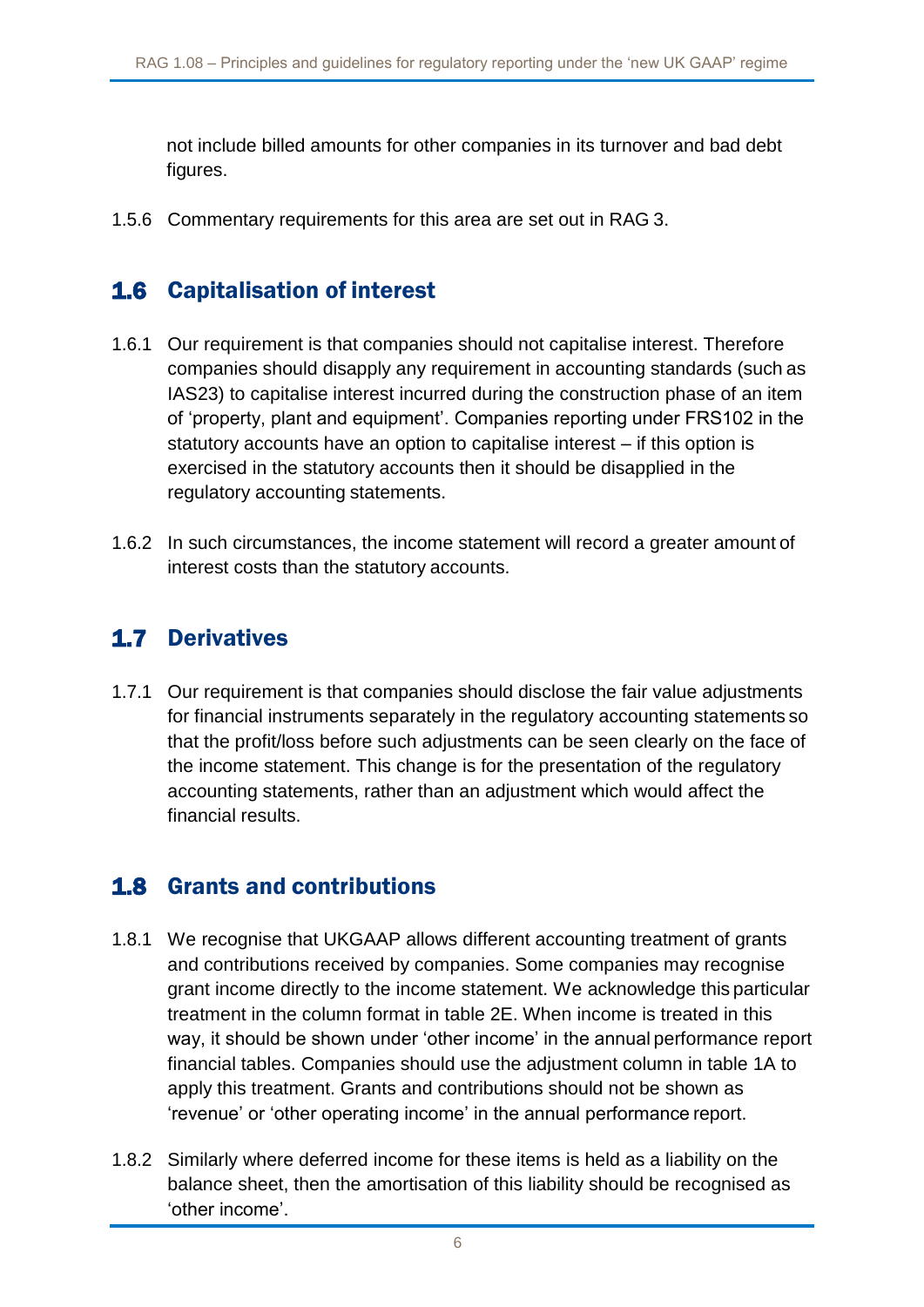#### 1.9 IFRIC 18

- 1.9.1 Water companies adopt assets from customers and developers for zero payment. The assets will be recognised at fair value in the statutory accounts. The deferred income that arises from this transaction will be amortised over the life of the asset.
- 1.9.2 If a company recognises this income when received in the income statement then this should be shown as 'other income' in pro forma table 1A. This will ensure that the recording of 'revenue from customers' is not distorted.
- 1.9.3 Similarly where deferred income for such assets is held as a liability on the balance sheet, then the amortisation of this liability should be recognised as 'other income'.

#### <span id="page-7-0"></span>2. Current cost accounting

#### 2.1 Principles

- 2.1.1 Historical cost accounts ('HCA') are recognised universally as a legitimate method of financial reporting but have a variety of limitations, in particular with regard to the return on capital earned in capital intensive industries with long asset lives such as the water industry. In the presence of inflation these limitations typically lead to:
	- understated asset values;
	- overstated profit measures; and consequently
	- overstated returns on capital and distorted measures of total costs which persist even if inflation falls to zero.
- 2.1.2 Up to 2014-15, Ofwat had used CCA as a basis for setting a depreciation charge element of the revenue building blocks for setting price limits in price reviews, as well as using CCA profit as a percentage of RCV in order to assess the profitability compared with the allowed cost of capital. The RCV is used by the investment community and others in helping to determine a company's market value. The rate of return on the RCV is therefore more widely used and a better understood measure than the return on the replacement cost of the assets. This is in part due to earlier privatisation consequences meaning that the total RCV is much lower than the total replacement cost of assets in the water sector.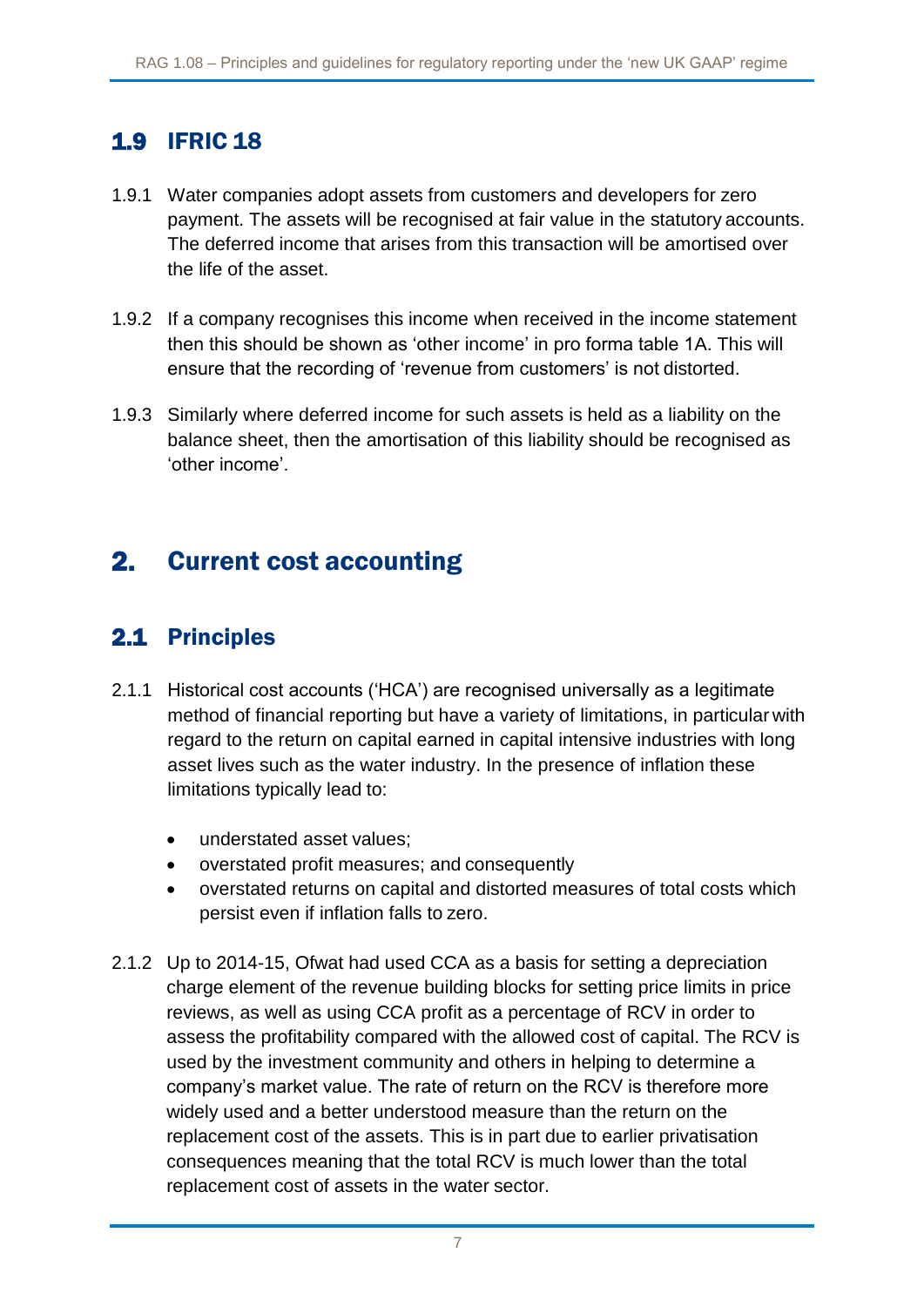- 2.1.3 At PR14 the move to total expenditure (totex) as a basis for assessing wholesale costs meant that current cost depreciation was no longer a direct feature of the price setting process and we do not expect to use it in the way we did previously in future price reviews for the same reason. This means that we can reduce the amount of information that we collect on this basis.
- 2.1.4 There is no longer a requirement to produce full CCA financial results. However we are retaining the requirement to disclose summary financial results as the information will remain of value to us in our wider regulatory work at least for the time being. In section 2.2 we reproduce some CCA guidance that was extant to 2014-15 as a guide to continuing to use CCA accounting for regulatory purposes on this more limited basis going forward.
- 2.1.5 However companies may wish to use estimates of the CCD and IRC charges rather than maintain a full current cost accounting system. For CCD this could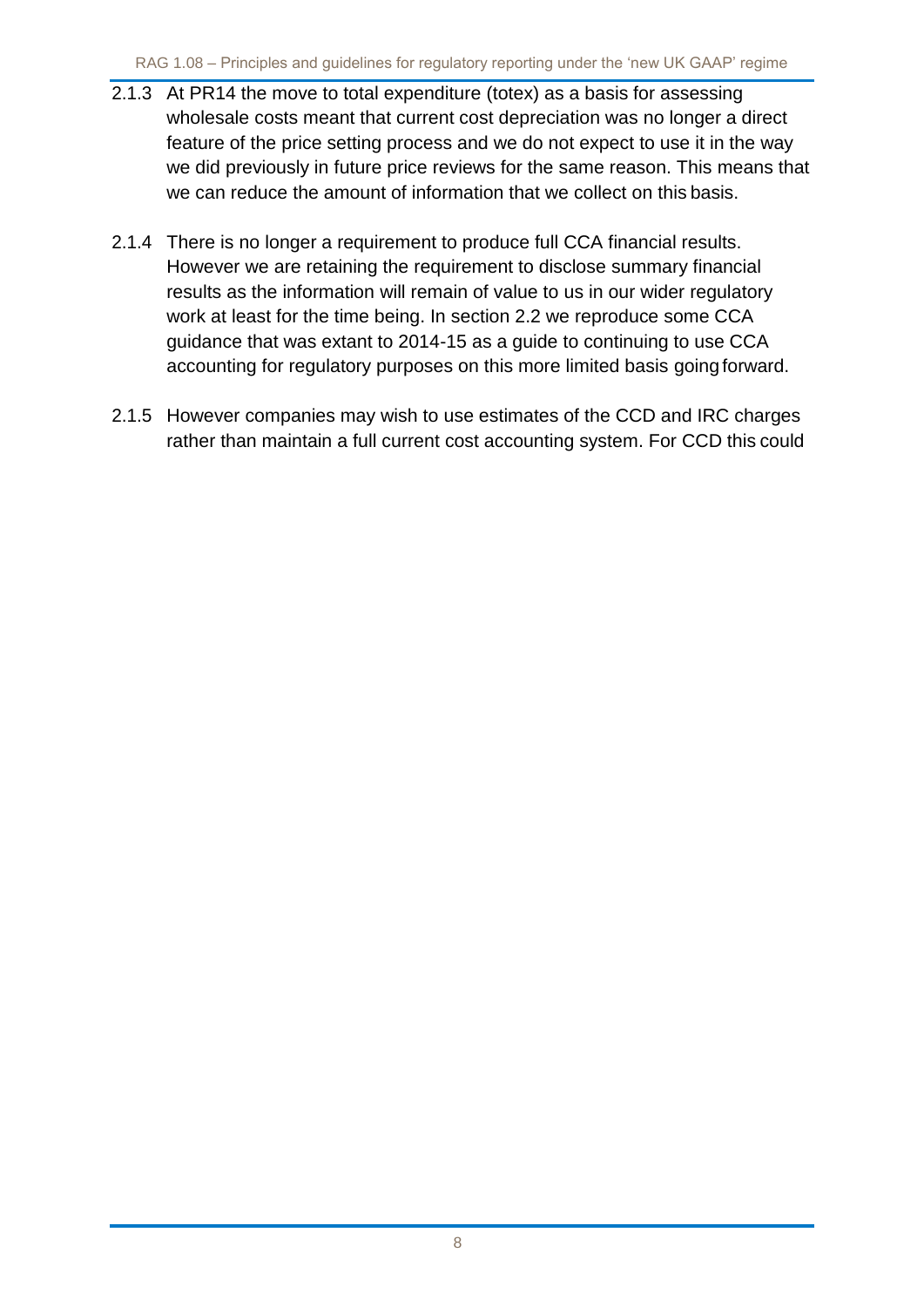be done by indexing the 2014-15 values and adjusting for additions. The difference between this average level and the average amount expensed over the AMP should be shown as the capital maintenance charge. For infrastructure assets as a minimum companies should use business plan information to average non-expensed infrastructure spend over the AMP to give an indicative calculation for a medium term cost. Such an approach will clearly not give as true a representation as to the medium term profits as full current cost accounting but will give some indication with a significantly smaller administrative burden. Companies can employ more thorough calculations if they wish.

- 2.1.6 Similarly, a simplified approach can be adopted for the finance and other costs below the operating profit line. It would be acceptable to assume that all of the appointee debt is attributable to the wholesale business. In turn, the split between water and wastewater could be made on the basis of the RCV split between water and wastewater.
- 2.1.7 Companies are not expected to calculate financing adjustments and working capital adjustments.

#### 2.2 CCA guidance

- 2.2.1 The adoption of infrastructure renewals accounting by the industry overcame only in part such limitations of traditional HCA for infrastructure assets. Infrastructure renewals accounting is used for long-life network assets (called infrastructure assets). It effectively regards the whole quantum of individual assets as a single infrastructure asset. Infrastructure renewals accounting is based on an operational assessment of activity needed to maintain the serviceability of the underground infrastructure over a medium to long-term period.
- 2.2.2 The CCA value of particular tangible assets to a business can be used as a proxy for what potential competitors would find it worth paying for them in the absence of barriers to entry and exit from the business, even if the competition is hypothetical. This will be the cost of an asset of equivalent productive capability to satisfy the remaining service potential of the asset being valued - a Modern Equivalent Asset ('MEA') - if the asset would be worth replacing, or the recoverable amount if it would not.
- 2.2.3 The gross MEA value is what it would cost to replace an old asset with a technically up to date new asset with the same service capability allowing for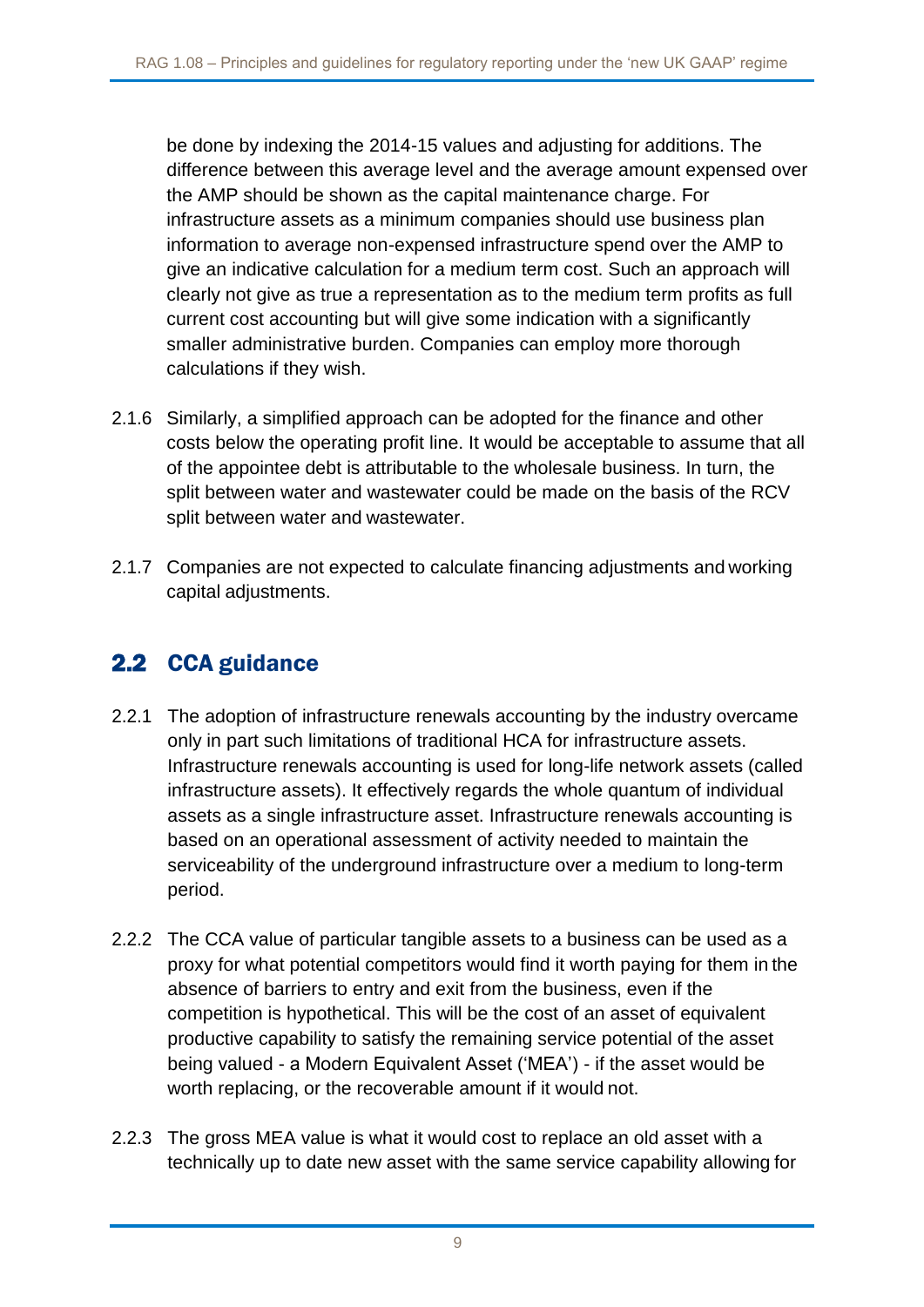any difference both in the quality of output and in operating costs. The net MEA value is the depreciated value taking into account the remaining service potential of an old asset compared with a new asset, and is stated gross of third party contributions.

- 2.2.4 The CCA value of assets to a regulated business may however be affected by the nature of the regulation. In the water industry the requirement that regulation should allow for the financial viability of an efficient operator means that new investment can be valued on normal CCA principles ignoring potential restrictions imposed by the regulator. However, the constraints on price levels mean that the true value to the business of initial assets is actually the recoverable amount. This would normally be the present value of the associated cash flows, discounted at the cost of capital, ie, the economic value. However, the estimation of the future cash flows is subjective and could be circular since the regulator sets price limits.
- 2.2.5 Accordingly, in valuing initial operational assets used in the appointed business, existing at the time of privatisation, it is assumed that the effect of regulatory constraints can be disregarded. The value to the business under such circumstances will generally be the MEA. Furthermore initial assets are to be valued at their full MEA, whether or not they were originally, or would now be, paid for by third parties.
- 2.2.6 For the purposes of the regulatory accounting statements, the asset revaluation using RPI should be carried out on an annual basis in line with the current approach to updating RCV values.
- 2.2.7 Third party contributions are to be treated like grants. Consequently for example, adopted assets are to be brought in as an asset in the year of adoption at their MEA cost.
- 2.2.8 It has also been assumed for additions to fixed assets that RPI indexation is immaterial; in other words all additions occur at the year end, and assets in use with a historic cost net book value of zero should be valued at net MEA value.